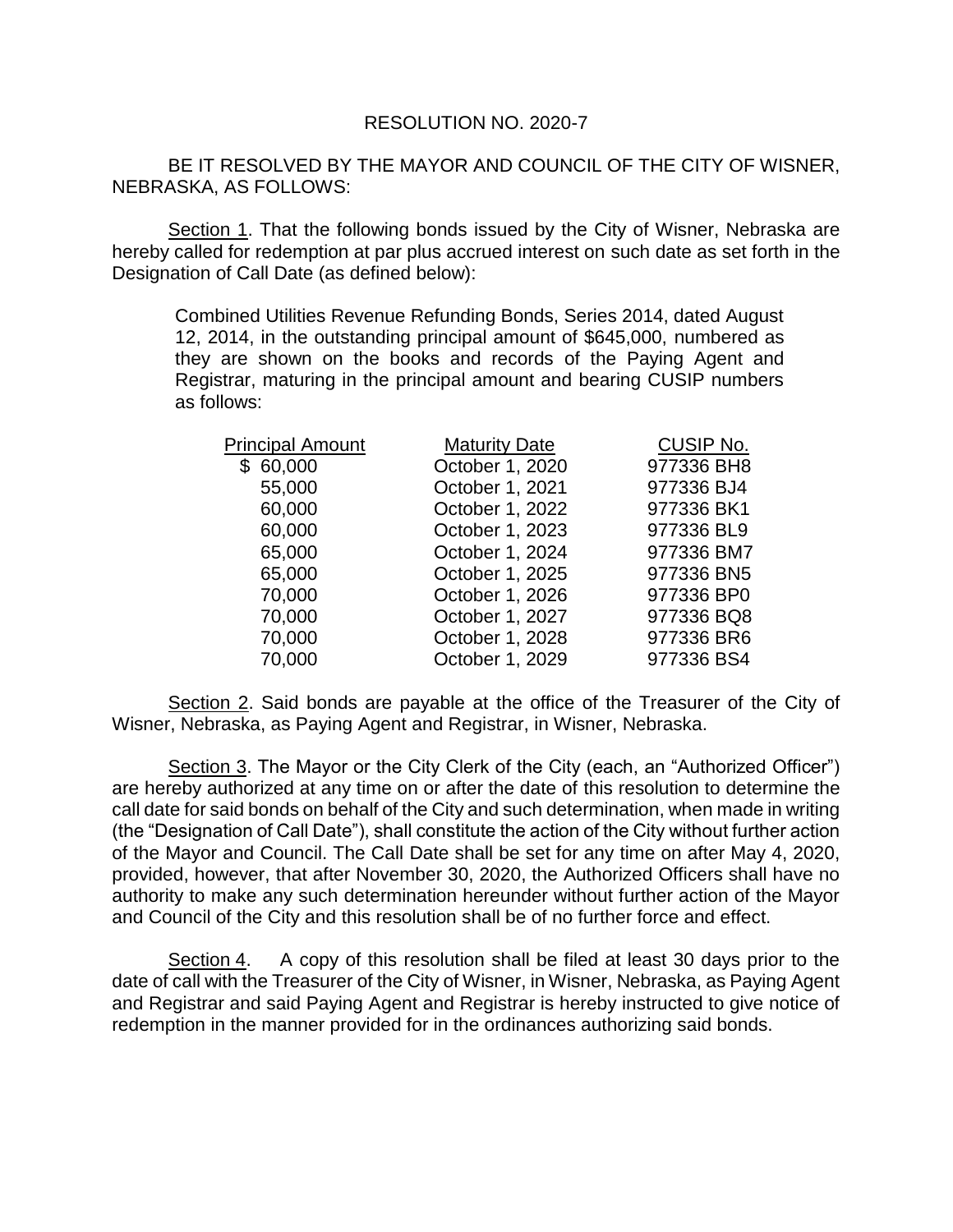PASSED AND APPROVED this 4<sup>th</sup> day of May, 2020.

ATTEST:

Mayor

\_\_\_\_\_\_\_\_\_\_\_\_\_\_\_\_\_\_\_\_\_\_\_\_\_\_\_\_\_\_

**City Clerk** 

\_\_\_\_\_\_\_\_\_\_\_\_\_\_\_\_\_\_\_\_\_\_\_\_\_\_\_\_\_

(S E A L)